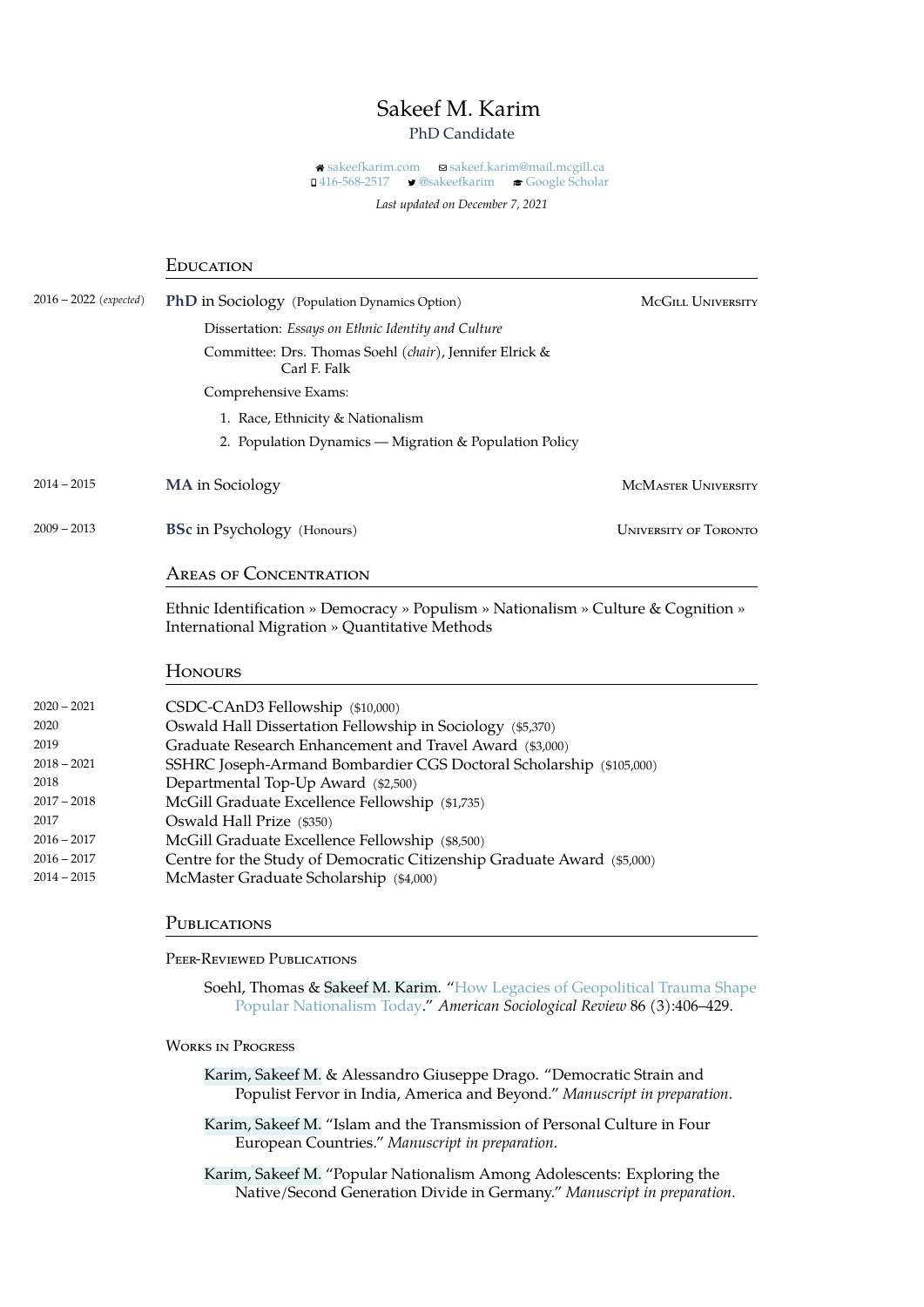|               | Karim, Sakeef M. "Ethnic Identification in Immigrant Societies: Insights from<br>Germany." Manuscript in preparation. |  |
|---------------|-----------------------------------------------------------------------------------------------------------------------|--|
|               | <b>SELECT CONFERENCE PRESENTATIONS</b>                                                                                |  |
| 2021          | American Sociological Association's Annual Meeting (Online)                                                           |  |
|               | "Democratic Strain and Populist Fervor in India, America and Beyond,"<br>with Alessandro Giuseppe Drago.              |  |
| 2020          | Social Science History Association's Annual Conference (Cancelled due to COVID-19)                                    |  |
|               | "'We, The People': A Cross-National Analysis of Populist Parties and Attitudes in Europe,"<br>with Maike Isaac.       |  |
| 2020          | Eastern Sociological Society's Annual Meeting (Philadelphia, USA)                                                     |  |
|               | "How Legacies of Geopolitical Trauma Shape Popular Nationalism Today,"<br>with Thomas Soehl.                          |  |
| 2018          | International Sociological Association's World Congress of Sociology (Toronto, CAN)                                   |  |
|               | "Multiculturalism, Anti-Racism and Neighbourhood Ecology in Canada,"<br>with W. Zachary Marshall.                     |  |
|               | <b>TEACHING EXPERIENCE</b>                                                                                            |  |
| $2017 - 2019$ | Teaching Assistant, McGill University                                                                                 |  |
|               | 2018 & 2019<br>Quantitative Methods I » SOCI 504 (Graduate Level)                                                     |  |
|               | Centre for Social and Cultural Data Science's <sup>®</sup> Summer Bootcamp<br>2017 & 2019                             |  |
|               | Sociological Perspectives » SOCI 210<br>2017                                                                          |  |
|               | Sociological Inquiry » SOCI 211<br>2017                                                                               |  |
| $2014 - 2015$ | Teaching Assistant, McMaster University                                                                               |  |
|               | $2014 - 2015$<br>The Human Group » SOCIOL 2D06 (Social Psychology)                                                    |  |
|               | SUPPLEMENTAL METHODS TRAINING                                                                                         |  |
| 2020          | ICPSR Summer Program (University of California, Berkeley via Zoom)                                                    |  |
|               | Machine Learning: Uncovering Hidden Structure in Data                                                                 |  |
|               | Instructor: Dr. Christopher Hare                                                                                      |  |
| 2019          | ICPSR Summer Program (University of California, Berkeley)                                                             |  |
|               | Latent Class Analysis in Social Science Research                                                                      |  |
|               | Instructor: Dr. Tenko Raykov                                                                                          |  |
| 2018          | ICPSR Summer Program (University of Michigan, Ann Arbor)                                                              |  |
|               | Structural Equation Models and Latent Variables: An Introduction                                                      |  |
|               | Instructor: Dr. Kenneth A. Bollen                                                                                     |  |
|               | MEMBERSHIPS & AFFILIATIONS                                                                                            |  |
|               | American Sociological Association                                                                                     |  |
|               | Centre on Population Dynamics                                                                                         |  |
|               | Centre for the Study of Democratic Citizenship                                                                        |  |
|               | McGill Graduate Sociology Students' Association                                                                       |  |